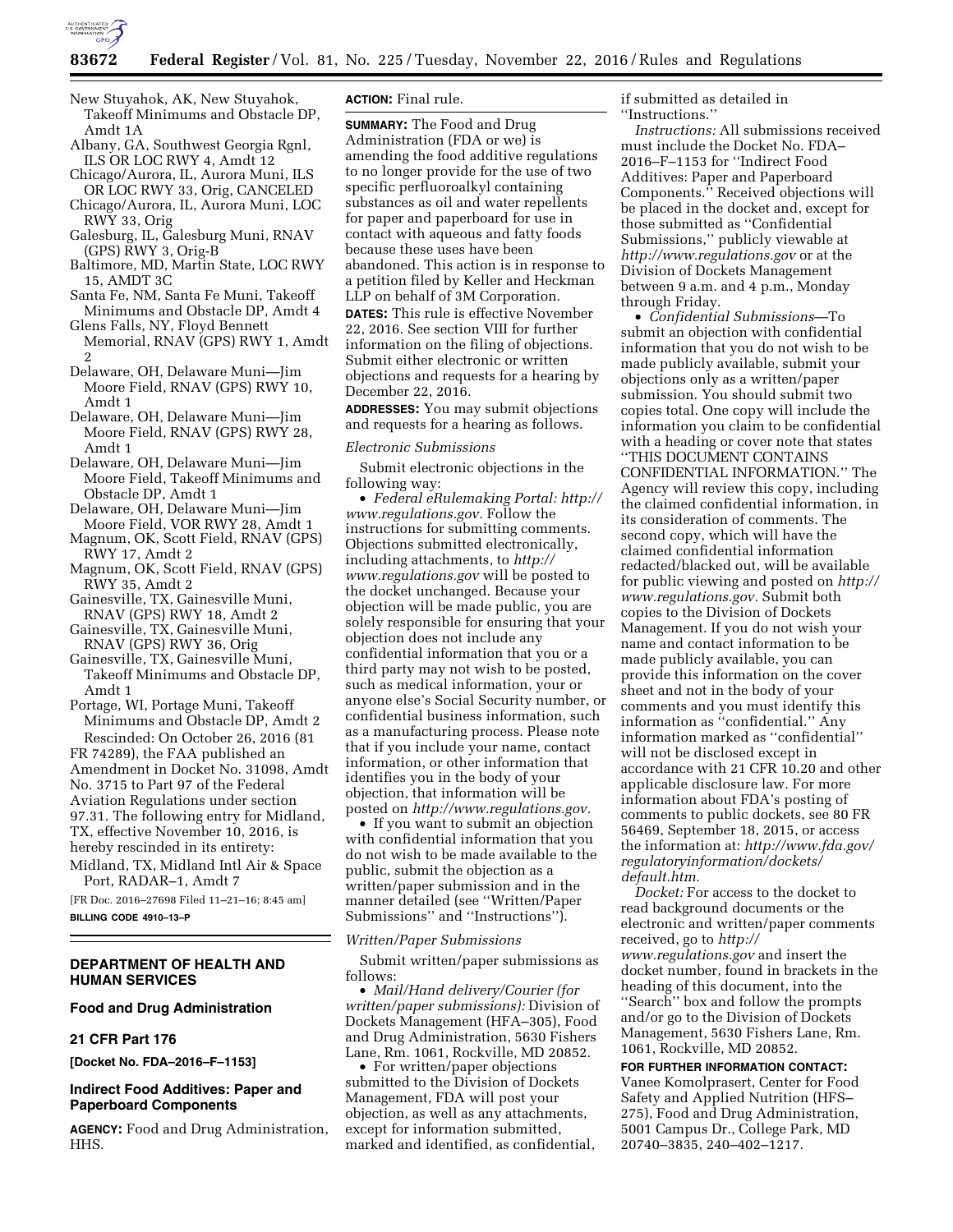## **SUPPLEMENTARY INFORMATION:**

#### **I. Background**

In a document published in the **Federal Register** of April 29, 2016 (81 FR 25625), we announced that we filed a food additive petition (FAP 6B4814) submitted on behalf of 3M Corporation (Petitioner) by Keller and Heckman LLP, 1001 G Street NW., Suite 500 West, Washington, DC 20001. The petition proposed to amend § 176.170 (21 CFR 176.170) to no longer provide for the use of two different perfluoroalkyl containing substances as oil and water repellents for paper and paperboard for use in contact with aqueous and fatty foods because these uses have been intentionally and permanently abandoned. The two substances that are the subjects of the petition are as follows:

(1) Ammonium bis (*N*-ethyl-2 perfluoroalkylsulfonamido ethyl) phosphates, containing not more than 15 percent ammonium mono (*N*-ethyl-2 perfluoroalkylsulfonamido ethyl) phosphates, where the alkyl group is more than 95 percent  $C_8$  and the salts have a fluorine content of 50.2 percent to 52.8 percent as determined on a solids basis; and

(2) Perfluoroalkyl acrylate copolymer (CAS Reg. No. 92265–81–1) containing 35 to 40 weight percent fluorine, produced by the copolymerization of ethanaminium, *N,N,N*-trimethyl-2-[(2 methyl-1-oxo-2-propenyl)-oxy]-, chloride; 2-propenoic acid, 2-methyl-, oxiranylmethyl ester; 2-propenoic acid, 2-ethoxyethyl ester; and 2-propenoic acid, 2[[(heptadecafluoro-

octyl)sulfonyl]methyl amino]ethyl ester. In response to food additive petitions submitted by the Petitioner (33 FR 14544, September 27, 1968; 35 FR 14840, September 24, 1970; 37 FR 9762, May 17, 1972; and 52 FR 3603, February 5, 1987), FDA authorized certain uses of these two substances as food additives under § 176.170.

#### **II. Evaluation of Abandonment**

Section 409(i) of the Federal, Food, Drug, and Cosmetic Act (the FD&C Act) (21 U.S.C. 348(i)) states that we may by regulation establish the procedure for amending or repealing a food additive regulation, and that this procedure shall conform to the procedure provided in section 409 for the promulgation of such regulations. FDA's regulations specific to the administrative actions for food additives provide that the Commissioner, on his own initiative or on the petition of any interested person, may propose the issuance of a regulation amending or repealing a regulation pertaining to a food additive

(§ 171.130(a) (21 CFR 171.130(a))). The regulations further provide that any such petition must include an assertion of facts, supported by data, showing that new information exists with respect to the food additive or that new uses have been developed or old uses abandoned, that new data are available as to toxicity of the chemical, or that experience with the existing regulation or exemption may justify its amendment or appeal. New data must be furnished in the form specified in 21 CFR 171.1 and 171.100 for submitting petitions (§ 171.130(b)). Under these regulations, a petitioner may propose that we amend a food additive regulation if the petitioner can demonstrate that there are ''old uses abandoned'' for the relevant food additive. Such abandonment must be complete and permanent for any intended uses in the U.S. market. While section 409 of the FD&C Act and § 171.130 also provide for amending or revoking a food additive regulation based on safety, an amendment or revocation based on abandonment is not based on safety of the food additive. Instead, the amendment or revocation is based on the fact that regulatory authorization is no longer necessary because the use of the food additive has been permanently and completely abandoned.

Abandonment may be based on the abandonment of certain authorized food additive uses for a substance (*e.g.,* if a substance is no longer used in certain product categories) or on the abandonment of all authorized food additive uses of a substance (*e.g.,* if a substance is no longer being manufactured). If a petition seeks to amend the food additive regulations based on the abandonment of certain uses of the food additive, such uses must be adequately defined so that both the scope of the abandonment and any amendment to the food additive regulation are clear.

The petition submitted on behalf of 3M Corporation includes the following information to support the claim that the uses of the two substances are no longer being introduced into interstate commerce. The Petitioner provides a statement that the Petitioner does not currently manufacture the two substances for food contact use in the United States, and that to the best of the Petitioner's knowledge, the Petitioner was the sole and exclusive domestic and international manufacturer of the two substances for the abandoned uses. In addition, the Petitioner submitted information on its May 2000 voluntary agreement with the U.S. Environmental Protection Agency to phase out production of perfluorooctane sulfonate

(PFOS); which is used to produce the two substances (*[https://nepis.epa.gov/](https://nepis.epa.gov/Exe/ZyPDF.cgi/P100LTG6.PDF?Dockey=P100LTG6.PDF) [Exe/ZyPDF.cgi/P100LTG6.PDF?Dockey=](https://nepis.epa.gov/Exe/ZyPDF.cgi/P100LTG6.PDF?Dockey=P100LTG6.PDF) [P100LTG6.PDF](https://nepis.epa.gov/Exe/ZyPDF.cgi/P100LTG6.PDF?Dockey=P100LTG6.PDF)*). According to the petition, the Petitioner completed a voluntary phase-out of PFOS production in 2002. The Petitioner states that it does not intend to manufacture or import, nor does it maintain an inventory for sale or distribution, of the two substances for use in food-contact applications in the United States in the future.

### **III. Comments on the Filing Notice**

We provided 60 days for comments on the filing notice. We received two comments from an individual and a consumer group. Both comments raised two issues, which are discussed in the paragraphs that follow. For ease of reading, we preface each comment discussion with a numbered ''Comment,'' and each response with ''Response.''

(Comment 1) One comment asked why we are amending the regulations if the substances are no longer in use.

(Response) FDA is responding to an FAP, as required under section 409 of the FD&C Act. Amending these food additive regulations addresses the FAP under the process set forth in the FD&C Act. In the case of abandonment, regulatory authorization is no longer necessary for these substances because their use as food additives has been permanently and completely abandoned. Our action also gives interested parties better information about what substances are used as food contact substances.

(Comment 2) Another comment asked FDA to remove the approvals of seven effective food contact notifications for long-chain perfluorinated compounds.

(Response) We decline to address food contact substances that are outside the scope of this food additive petition.

## **IV. Conclusion**

We reviewed the data and information in the petition and other available relevant material to determine whether the use of the two perfluoroalkyl containing substances as oil and water repellents for paper and paperboard for use in contact with aqueous and fatty foods has been permanently and completely abandoned. Based on the available information, we conclude that the use of these substances has been permanently and completely abandoned. Therefore, we are amending 21 CFR part 176 as set forth in this document. Upon the effective date (see **DATES**), these food additive uses are no longer authorized.